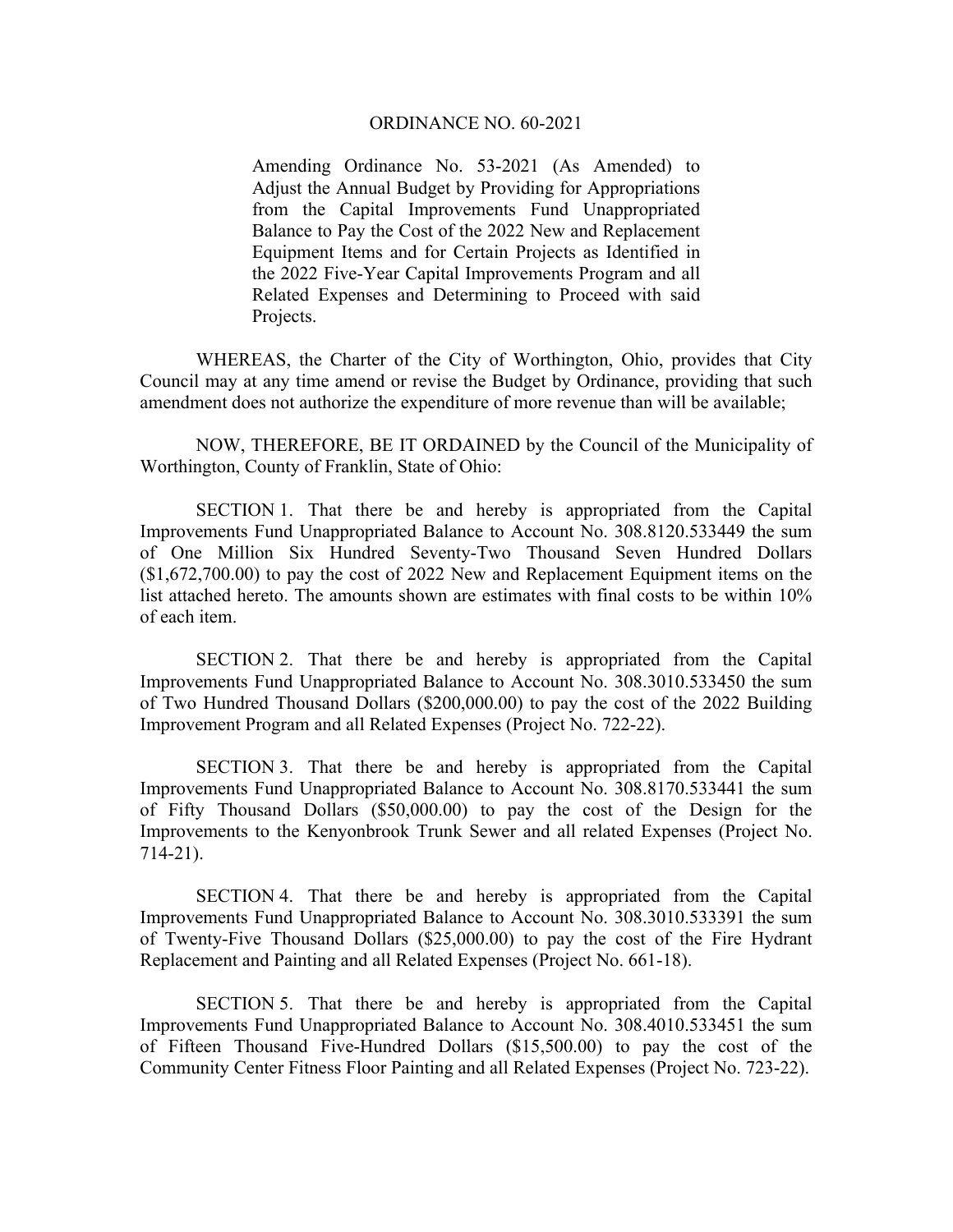## ORDINANCE NO. 60-2021

SECTION 6. That there be and hereby is appropriated from the Capital Improvements Fund Unappropriated Balance to Account No. 308.8150.533452 the sum of Fifty Thousand Dollars (\$50,000.00) to pay the cost of the Traffic Signal Improvement Program and all Related Expenses (Project No. 724-22).

SECTION 7. That there be and hereby is appropriated from the Capital Improvements Fund Unappropriated Balance to Account No. 308.4010.533453 the sum of Twenty-Five Thousand Dollars (\$25,000.00) to pay the cost of the Design for the Community Center Lobby Renovations and all Related Expenses (Project No. 725-22).

SECTION 8. That there be and hereby is appropriated from the Capital Improvements Fund Unappropriated Balance to Account No. 308.4010.533454 the sum of Twenty-Five Thousand Dollars (\$25,000.00) to pay the cost of the Park Facility  $\&$ Amenity Replacements & Improvements and all Related Expenses (Project No. 726-22).

SECTION 9. That there be and hereby is appropriated from the Capital Improvements Fund Unappropriated Balance to Account No. 308.4010.533455 the sum of Seventeen Thousand Dollars (\$17,000.00) to pay the cost of the Pickleball Court Repainting and all Related Expenses (Project No. 727-22).

SECTION 10. That there be and hereby is appropriated from the Capital Improvements Fund Unappropriated Balance to Account No. 308.4010.533456 the sum of Fifty Thousand Dollars (\$50,000.00) to pay the cost of the Design for the Selby Park Renovations and all Related Expenses (Project No. 728-22).

SECTION 11. That there be and hereby is appropriated from the Capital Improvements Fund Unappropriated Balance to Account No. 308.5010.533347 the sum of Thirty Thousand Dollars (\$30,000.00) to pay the cost of the Community Wayfinding Signage and all Related Expenses (Project No. 619-15).

SECTION 12. That there be and hereby is appropriated from the Capital Improvements Fund Unappropriated Balance to Account No. 308.8150.533458 the sum of Sixty Thousand Dollars (\$60,000.00) to pay the cost of the Olentangy River Road Paving Project (Project No. 730-22).

SECTION 13. For purposes of Section 2.21 of the Charter of the City, this ordinance shall be considered an "Ordinance Determining to Proceed" with the Projects, notwithstanding future actions of this Council, which may be necessary or appropriate in order to comply with other requirements of law.